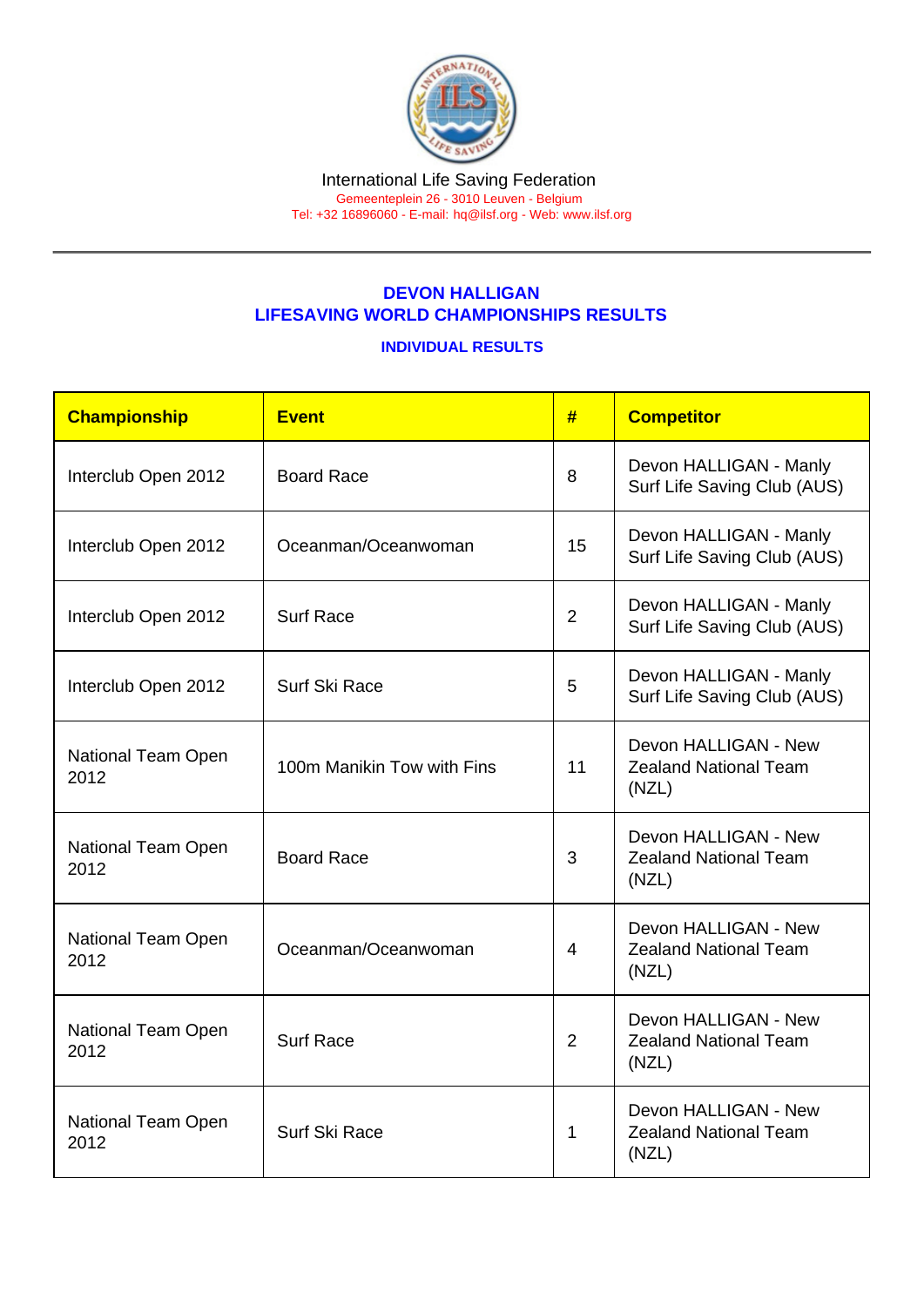| Championship               | <b>Event</b>        | #              | <b>Competitor</b>                                                        |
|----------------------------|---------------------|----------------|--------------------------------------------------------------------------|
| Interclub Open 2016        | Oceanman/Oceanwoman | 6              | Devon HALLIGAN - Burleigh<br><b>Heads Surf Life Saving Club</b><br>(AUS) |
| National Team Open<br>2016 | <b>Beach Sprint</b> | 12             | Devon HALLIGAN - New<br><b>Zealand National Team</b><br>(NZL)            |
| National Team Open<br>2016 | <b>Board Race</b>   | $\overline{4}$ | Devon HALLIGAN - New<br><b>Zealand National Team</b><br>(NZL)            |
| National Team Open<br>2016 | Oceanman/Oceanwoman | 4              | Devon HALLIGAN - New<br><b>Zealand National Team</b><br>(NZL)            |
| National Team Open<br>2016 | <b>Surf Race</b>    | 3              | Devon HALLIGAN - New<br><b>Zealand National Team</b><br>(NZL)            |
| National Team Open<br>2016 | Surf Ski Race       | 4              | Devon HALLIGAN - New<br><b>Zealand National Team</b><br>(NZL)            |

DISCLAIMER: These are sports results as retrieved on 25 Jun 2022 and are subject to change due to corrections.

If you think the displayed result is incorrectly presented, please raise a flag at [The ILS Lifesaving Sport Website.](https://sport.ilsf.org)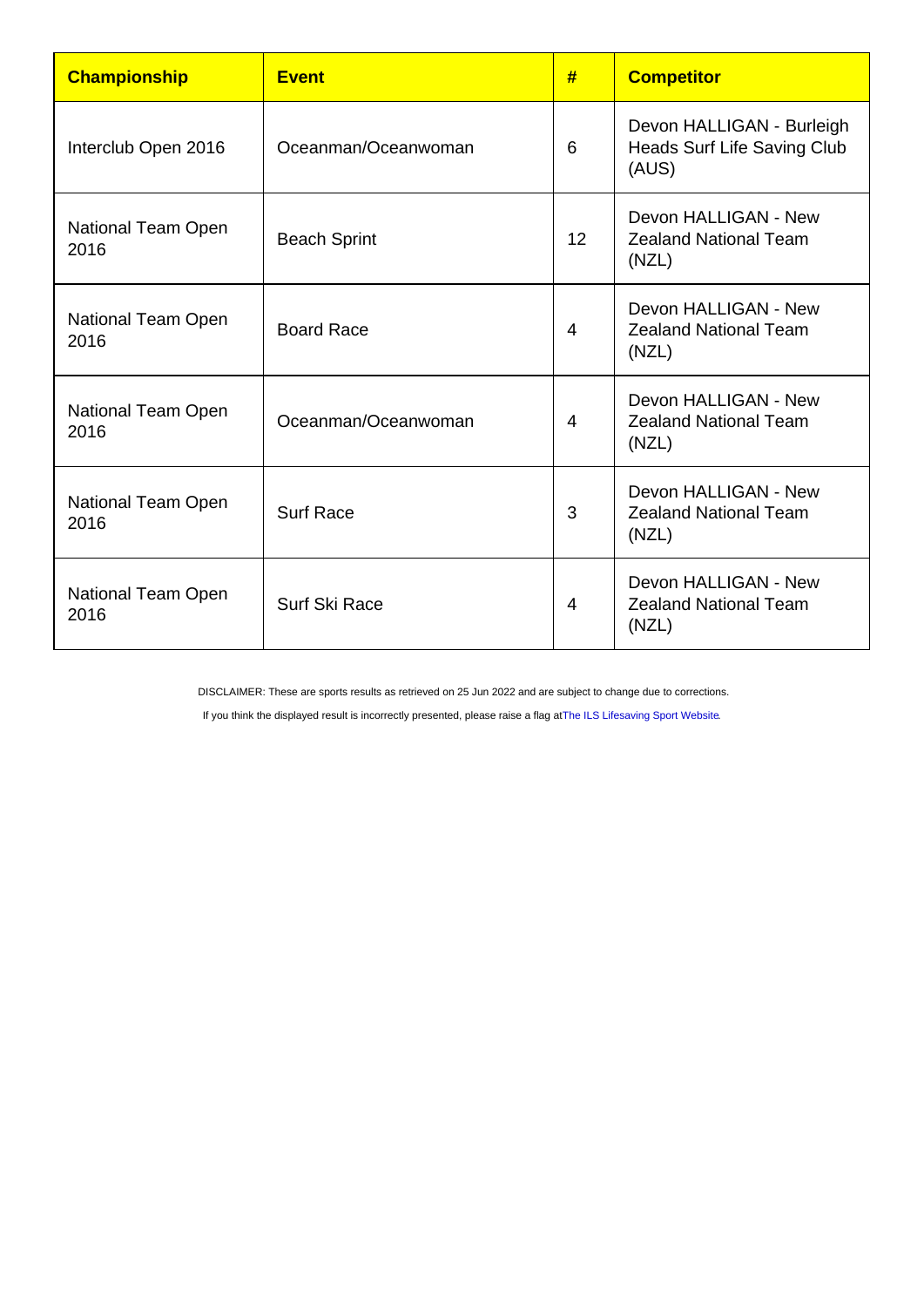## DEVON HALLIGAN LIFESAVING WORLD CHAMPIONSHIPS RESULTS

## TEAM RESULTS

| Championship               | <b>Event</b>              | #            | <b>Competitors</b>                                                                                                      |
|----------------------------|---------------------------|--------------|-------------------------------------------------------------------------------------------------------------------------|
| Interclub Open 2012        | Oceanman/Oceanwoman Relay | $\mathbf 1$  | Manly Surf Life Saving Club<br>(AUS)<br>Candice FALZON, Naomi<br>FLOOD, Devon HALLIGAN,<br>Mieke KASSULKE               |
| Interclub Open 2012        | <b>Rescue Tube Rescue</b> | 1            | Manly Surf Life Saving Club<br>(AUS)<br>Candice FALZON, Naomi<br>FLOOD, Devon HALLIGAN,<br><b>Mieke KASSULKE</b>        |
| National Team Open<br>2012 | 4x50m Obstacle Relay      | $\mathbf{1}$ | New Zealand National Team<br>(NZL)<br>Devon HALLIGAN, Natasha<br>HIND, Samantha LEE, Laura<br><b>QUILTER</b>            |
| National Team Open<br>2012 | <b>Board Rescue Race</b>  | 1            | <b>New Zealand National Team</b><br>(NZL)<br>Nikki COX, Devon HALLIGAN                                                  |
| National Team Open<br>2012 | Oceanman/Oceanwoman Relay | $\mathbf{1}$ | <b>New Zealand National Team</b><br>(NZL)<br>Nikki COX, Devon HALLIGAN,<br>Chanel HICKMAN, Natasha<br><b>HIND</b>       |
| National Team Open<br>2016 | <b>Rescue Tube Rescue</b> | $\mathbf{1}$ | <b>New Zealand National Team</b><br>(NZL)<br>Devon HALLIGAN, Samantha<br>LEE, Danielle McKENZIE,<br><b>Natalie PEAT</b> |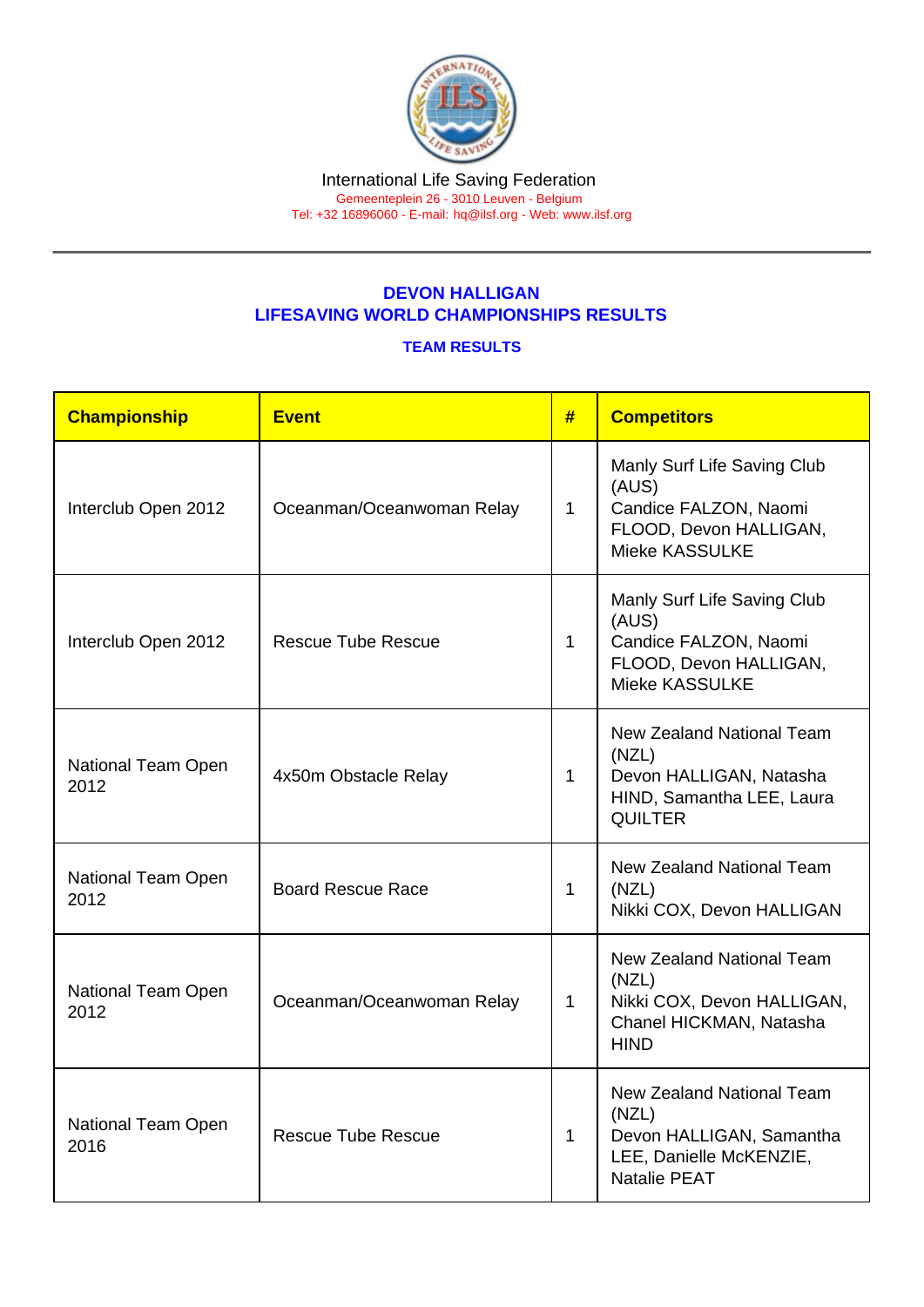| <b>Championship</b>               | <b>Event</b>              | #              | <b>Competitors</b>                                                                                               |
|-----------------------------------|---------------------------|----------------|------------------------------------------------------------------------------------------------------------------|
| <b>National Team Open</b><br>2012 | <b>Beach Relay</b>        | $\overline{2}$ | New Zealand National Team<br>(NZL)<br>Nikki COX, Devon HALLIGAN,<br>Chanel HICKMAN, Laura<br><b>QUILTER</b>      |
| National Team Open<br>2016        | Oceanman/Oceanwoman Relay | $\overline{2}$ | New Zealand National Team<br>(NZL)<br>Devon HALLIGAN, Samantha<br>LEE, Danielle McKENZIE,<br><b>Natalie PEAT</b> |
| National Team Open<br>2016        | 4x50m Obstacle Relay      | 3              | New Zealand National Team<br>(NZL)<br>Devon HALLIGAN, Samantha<br>LEE, Natalie PEAT, Laura<br><b>QUILTER</b>     |
| National Team Open<br>2016        | <b>Beach Relay</b>        | 3              | New Zealand National Team<br>(NZL)<br>Olivia EATON, Devon<br>HALLIGAN, Danielle<br>McKENZIE, Natalie PEAT        |
| National Team Open<br>2016        | <b>Board Rescue Race</b>  | 3              | New Zealand National Team<br>(NZL)<br>Devon HALLIGAN, Danielle<br><b>McKENZIE</b>                                |
| Interclub Open 2012               | <b>Board Rescue Race</b>  | 4              | Manly Surf Life Saving Club<br>(AUS)<br>Devon HALLIGAN, Mieke<br><b>KASSULKE</b>                                 |
| National Team Open<br>2012        | 4x50m Medley Relay        | 4              | New Zealand National Team<br>(NZL)<br>Devon HALLIGAN, Natasha<br>HIND, Samantha LEE, Laura<br><b>QUILTER</b>     |
| National Team Open<br>2016        | Line Throw                | 5              | New Zealand National Team<br>(NZL)<br>Devon HALLIGAN, Danielle<br><b>McKENZIE</b>                                |